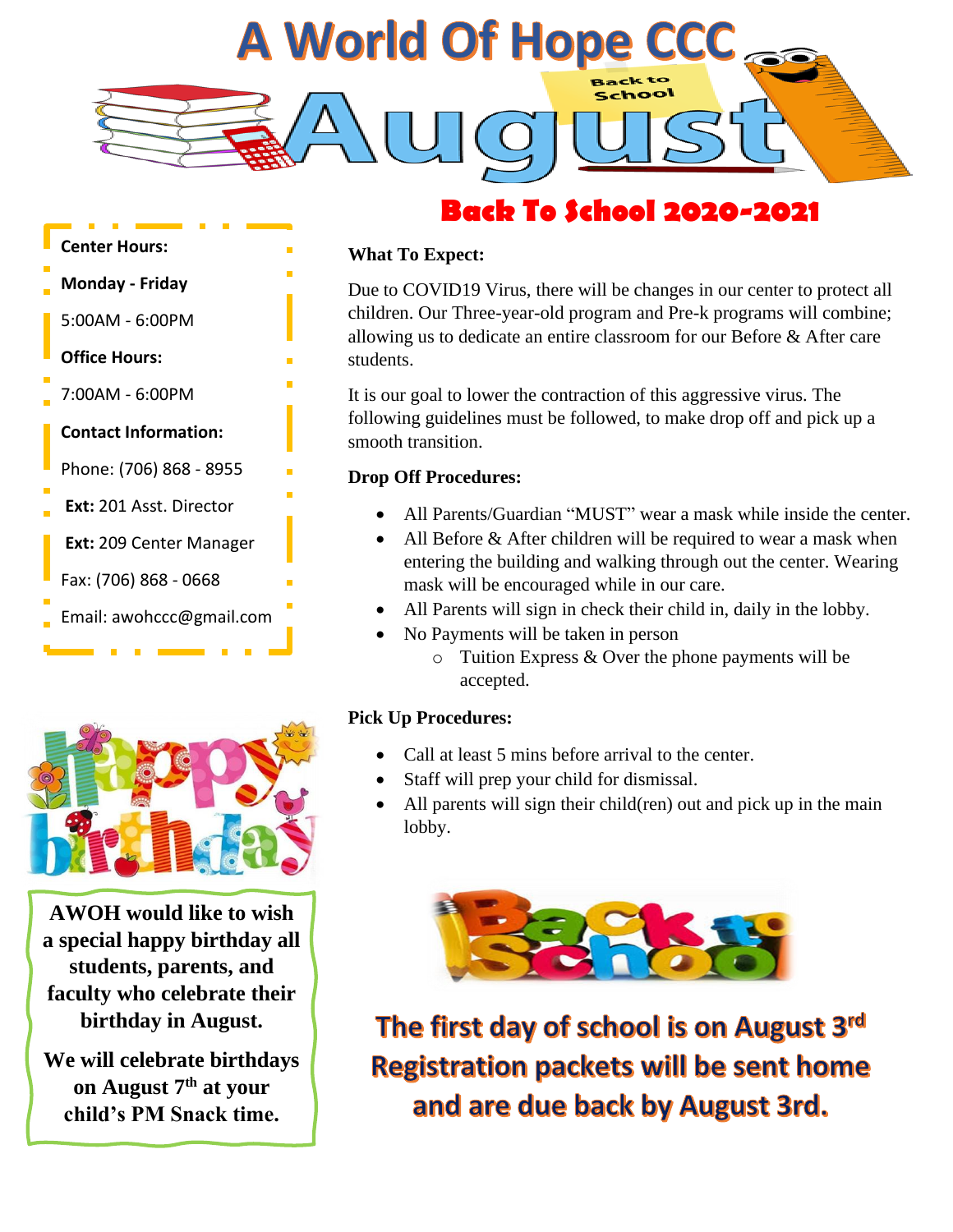### **Infants**

Welcome Back!!! Hopefully, everyone enjoyed their summer. It is the beginning of another wonderful school year. This month's theme is "All About Me". We learn all about your little one, in our activities that will be sent home. We look forward to seeing your little one's creativity.

There have been temporary changes in our classroom staff. Ms. Horne is currently out on maternity leave. To continue to staff properly, we have transferred Ms. Madison McCauley to join

our program as interim lead teacher. If there are any questions please contact us.

#### Thanks,

Ms. Horne, Mrs. Baer, Ms. McCauley

#### **Infant Supply List:**

- ➢ Diapers & Diaper Creams
- ➢ Wipes
- ➢ Daily Bottles/Cups (Labeled)
- ➢ Daily Food/Snack
- $\geq 2$  Complete Changes of Clothing \*When suppliers are low you will be notified
	- \*All items "MUST" be labeled

## Toddler one:

During the month of August we will learn about our classroom friends in our "All About Me" projects. We are asking that you send a picture of your family to be added to our class family tree.

### Toddler One Supply List:

- ➢ Diapers & Diaper Creams
- ➢ Wipes
- $\triangleright$  Water Cups (Labeled)
- $\geqslant$  2 Complete Changes of Clothing
- ➢ Blanket
- \*When suppliers are low you will be notified

\*All items "MUST" be labeled

# **Preschool Two**

August is our readiness month. We will learn about our classroom friends in our "All About Me" projects. We are asking that you send a picture of your family to be added to our class family tree. The first two weeks will be dedicated on how the preschool room works and helping the children adjust smoothly to the transition of classrooms. We are looking forward to getting to know you all!

We are still looking for a Lead Teacher. To ensure our program runs smoothly, Ms. Locke, Salyer, and Parks will be the main caregivers. Once a Lead Teacher has been appointed, we will notify our parents.

#### P2 Supply List:

- ➢ Diapers & Diaper Creams
- ➢ Wipes
- ➢ Water Cups (Labeled)
- $\geq$  2 Complete Changes of Clothing
	- ➢ Blanket

í

\*When suppliers are low you will be notified \*All items "MUST" be labeled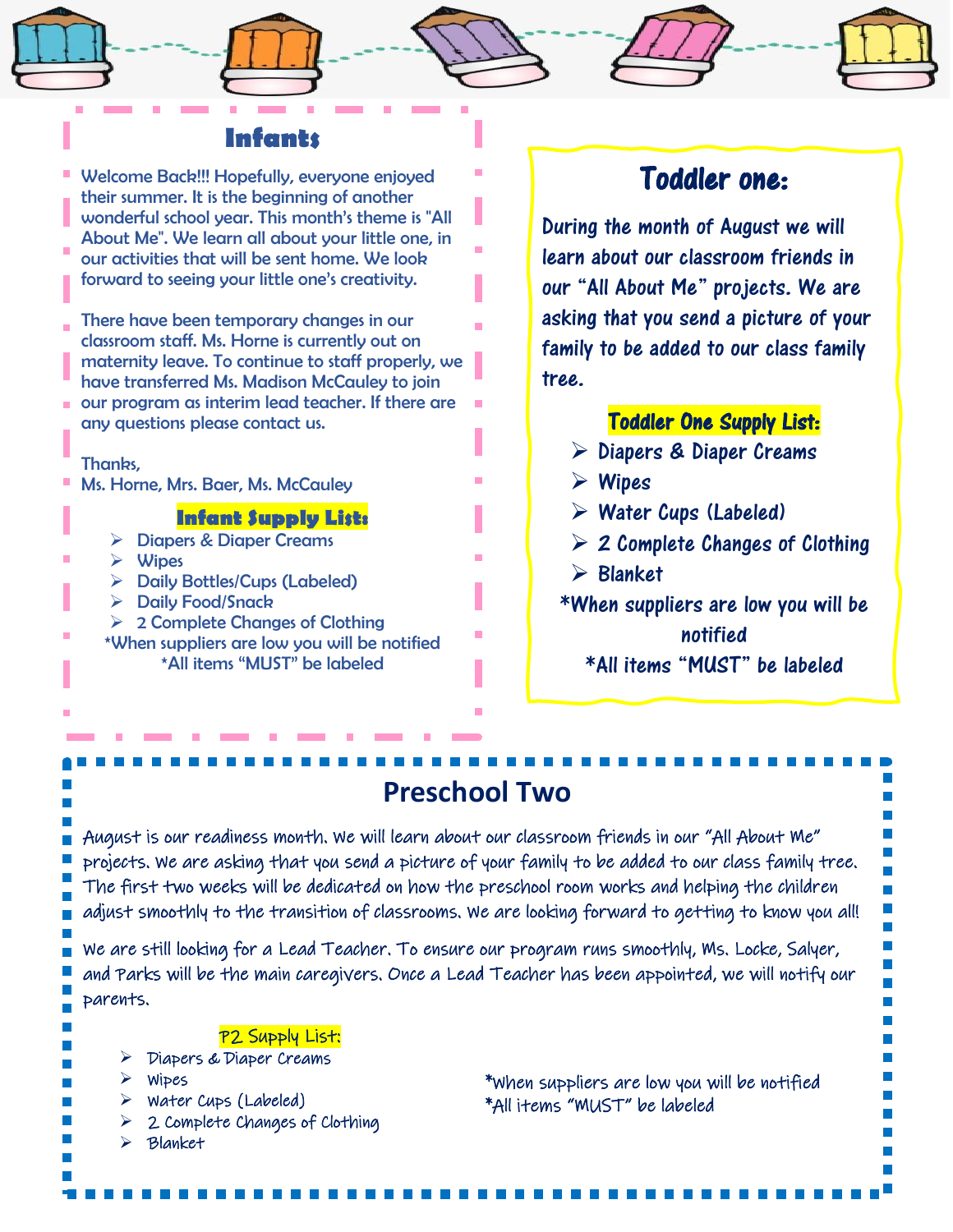# Welcome back and welcome to Pre - K!!

I am so excited for this school year. This month we will be focusing on the theme "All About Me" as we get to know one another. In Bible, we will work on our pledges, learning about creation, and our verse Genesis 1:1. Please make sure you are completing the homework assignments every night and practice sight words. Your child should be able to tell me the word when  $I$  show them the flash card. Please email me  $(alsup.awoh\Delta outlook.com)$  with any questions that you may have.

Also, Welcome Packets will be ready for pick up on Thursday, July 30, 2020.

Jesus's love is so sweet.

Ms. Allsup

### **Pre - Kindergarten 3 and 4 Supply List**

Clear storage container with lid (shoe box size) – please do not send a bigger or smaller size

Plastic Pencil box

3 packs of 8 count crayons (not the large crayons) (must contain the colors red, yellow, orange, green, blue, purple, black, and brown)

12 # 2 Pencils (non-decorative)

4 Black fine tip dry erase marker

**v<sub>2</sub>** Glue sticks

- 1 pair of Fisker blunt tip child scissors
- **v1 Plastic folders with pockets and prongs**
- **v1 Plastic folders with pockets and NO prongs**
- 1 Spiral notebooks (at least 100 sheets) wide ruled
- 1 package of blank index cards (Pre-K 4 only)
- 1 package of 8 count of markers (Pre-K 4 only)
- Blanket sent home on Fridays
- Change of clothes In a Ziploc bag
- Water Bottle brought daily with fresh water in it
- NO book bags or bags allowed ALL SUPPLIES ARE DUE BY MONDAY, AUGUST 10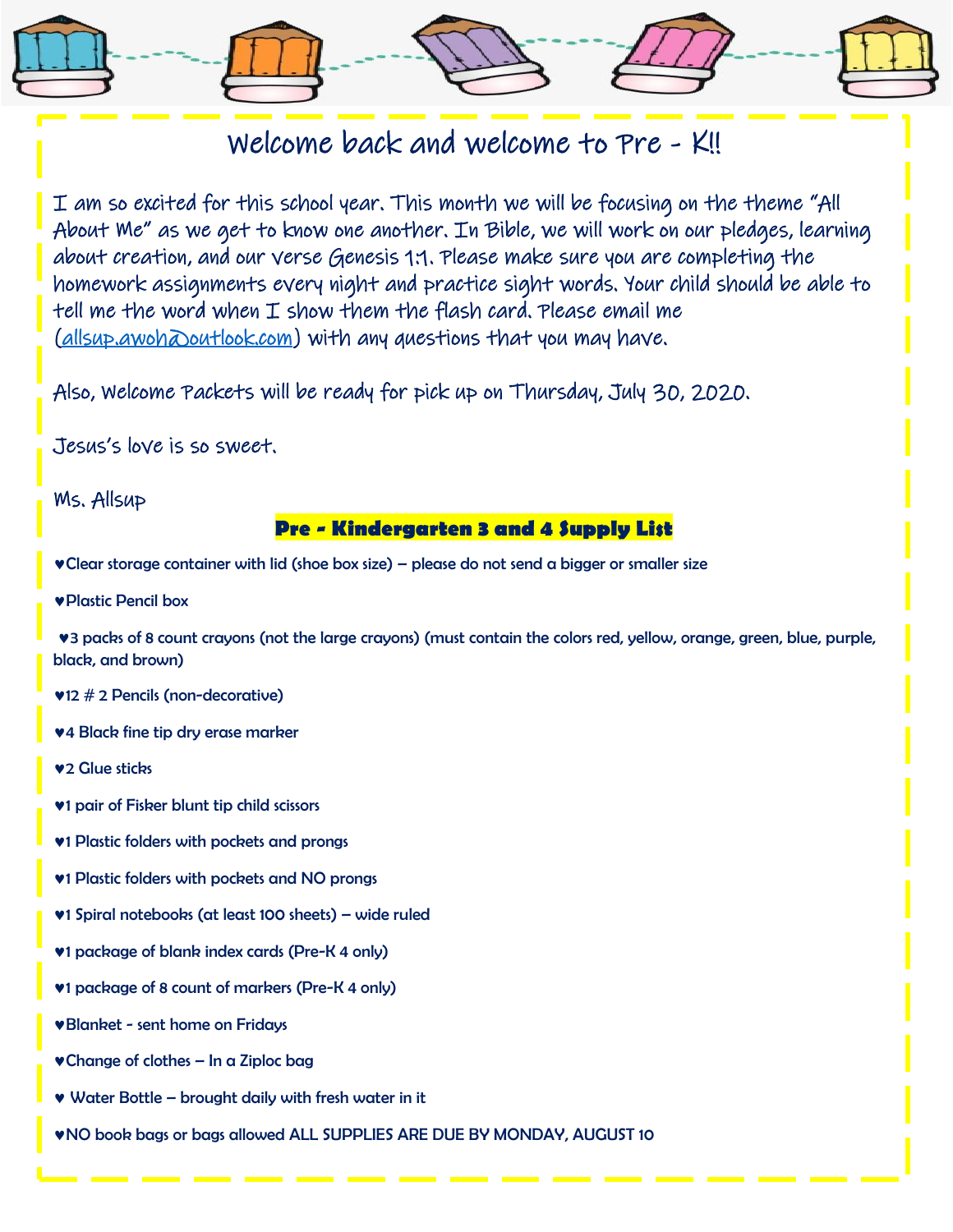## Before & After Care

Before Care: Care will begin as early as 5am, Monday-Friday. Breakfast will be served from 7:00am-7:30a daily. Transportation check in will begin at 7:45am; all bus riders must be check in at this time. All children attending Grovetown Elementary will be walked out to the bus loading area at 7:45am. Cedar Ridge and Baker's Place Elementary will be loaded on the center's bus depart from the center at 7:50am. All children will be dropped off at elementary school by 8:40am.

After Care: Grovetown Elementary students will be walked from the bus loading zone between 4:15pm-4:30pm; Parent who choose to pick up curbside will have to wait until the students are released by the center caregiver.

Cedar Ridge and Bakers Place students will be picked up by 4pm and will arrive at the center no later than 4:20pm; time may change based on the local traffic.

After School Schedules will be sent home starting on August 3rd.

All Registration Forms must be returned by Monday August  $\mathcal{S}^{\text{rd}}$ ; Packets are available for pick up.

In order for your child to be given transportation, we must receive the transportation agreement form and the vehicle emergency forms by July 31, 2020.



# First Week of School Menu:



# (Menus are emailed on Fridays)

|                  | <b>Monday</b>                                     | <b>Tuesday</b>                                             | Wednesday                                                                  | <b>Thursday</b>                                                                | Friday                                                                                          |
|------------------|---------------------------------------------------|------------------------------------------------------------|----------------------------------------------------------------------------|--------------------------------------------------------------------------------|-------------------------------------------------------------------------------------------------|
| <b>Breakfast</b> | Cinnamon Oatmeal<br><b>Strawberries</b><br>Milk   | Assorted Breakfast,<br><b>Raisins</b><br>Milk              | <b>Turkey Bacon</b><br>Toast<br><b>Strawberries</b><br>Milk                | Cinnamon Apple<br><b>Cheerios</b><br>Craisins<br>Milk                          | <b>Yogurt Parfait</b><br><b>Blueberries</b><br>Granola<br>Water                                 |
| <b>AM Snack</b>  | Whole Wheat Ritz<br><b>Crackers</b><br>Water      | <b>Assorted Snack</b><br>Water                             | <b>Sliced Apples</b><br>Water                                              | Wheat Thins<br>Water                                                           | Cheerios<br>Water                                                                               |
| Lunch            | Chicken Alfredo<br>Green Beans<br>Peaches<br>Milk | Spaghetti<br><b>Mixed Vegetables</b><br>Applesauce<br>Milk | Cheesy Chicken Rotini<br>Sautéed Zucchini<br><b>Sliced Peaches</b><br>Milk | <b>Turkey Burritos</b><br>Ranch Style Beans<br><b>Mandarin Oranges</b><br>Milk | Turkey-n-Cheese<br><b>Sandwiches</b><br><b>Sliced Cucumbers</b><br><b>Sliced Apples</b><br>Milk |
| <b>PM Snack</b>  | <b>Animal Crackers</b><br>Craisins<br>Water       | <b>Assorted Snack</b><br>Milk                              | Cheese Itz<br>Sliced Turkey<br>Water                                       | GoGurt<br><b>Bananas</b><br>Water                                              | <b>Whole Wheat Ritz</b><br><b>Crackers</b><br><b>String Cheese</b><br>Water                     |